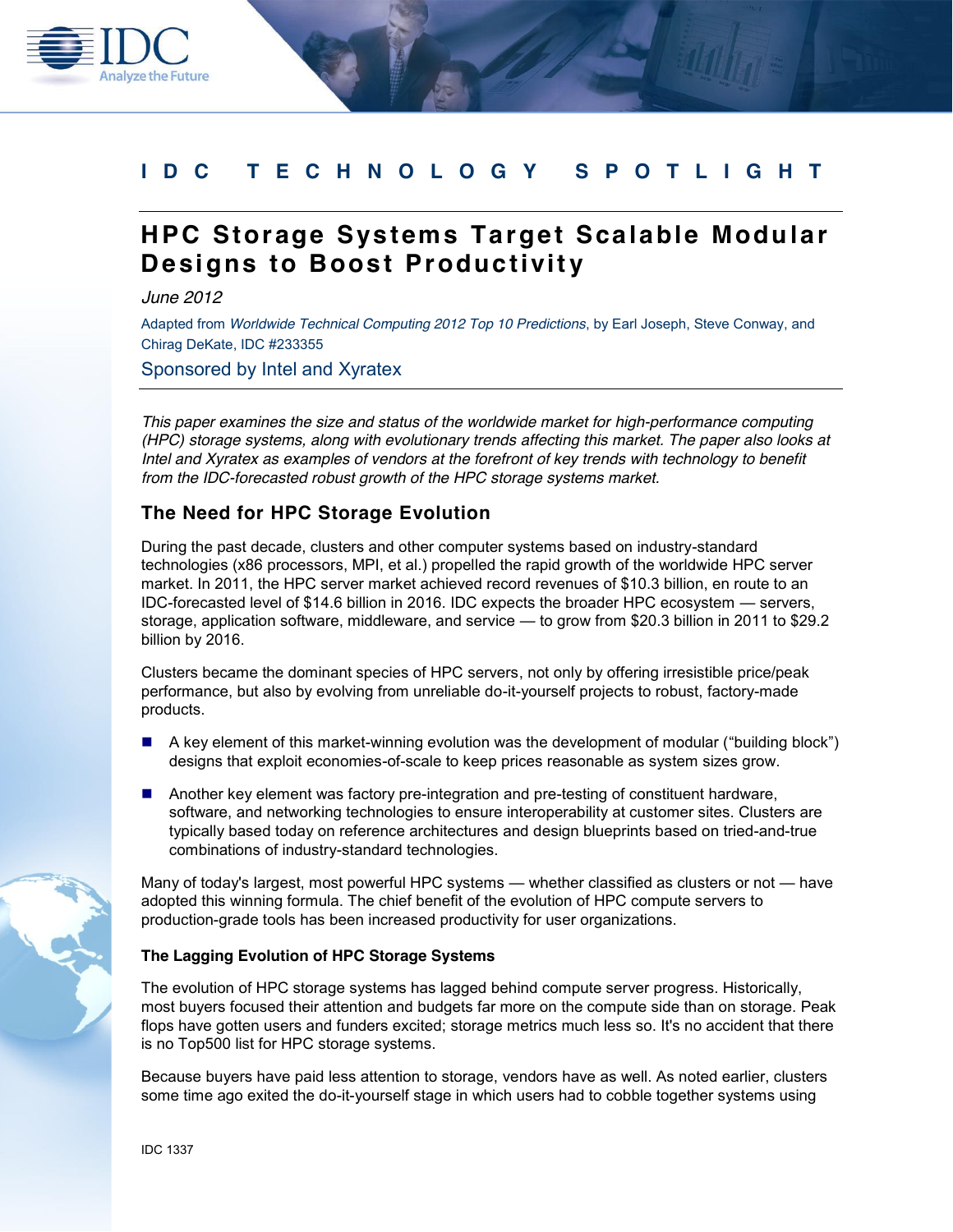hardware and software technologies from various vendors, with no assurance that the technologies would play nicely together. But where storage is concerned, it is still all too common for HPC sites to have to piece together their own solutions. In cases like this, HPC sites have to become their own system integrators.

This piecemeal approach results in several potential issues:

- Lack of interoperability. Self-assembled HPC storage system components may not interoperate well with each other or with other components of the compute-storage-networking configuration. Components that do not interoperate well can cause added problems, disruption, and loss of productivity. Limited interoperability among self-assembled components adds uncertainty because there is no guarantee independent vendors will maintain firmware and patch levels for what they may see as "nice-to-have" or out of their control. The burden falls entirely on the administrator responsible for ongoing maintenance of piecemeal components.
- Lack of optimization. Assuming the storage system components work together, the next issue is how well they work together. How much non-productive workload, specialized expertise, and system downtime is required to conduct ongoing optimization, tuning, and retuning to ensure the self-assembled storage hardware, networking, file servers, and multiple contributing software packages perform with acceptable speed and ease of use?
- Lack of a single source for support. When a problem occurs with a software system whose components come from multiple vendors, it's important to have a single party that takes responsibility for the entire system. This eliminates finger-pointing, speeds problem resolution, and maintains high productivity.

#### **The HPC Storage Market Is Set for Continued Robust Growth**

Despite the lagging evolution of HPC storage, the market for HPC storage systems has been expanding 2 – 3% faster (CAGR) than the HPC compute server market for a number of years. As Table 1 shows, in 2011 the worldwide market for HPC storage systems was worth more than \$3.6 billion. IDC forecasts that this market will remain the fastest-growing part of the broader HPC ecosystem (8.9% CAGR), and will reach about \$5.6 billion by 2016.

### **TABLE 1**

The Broader HPC Market Growth to 2016

|              | 2011   | 2012   | 2013   | 2014   | 2015   | 2016   | CAGR (11-16) |
|--------------|--------|--------|--------|--------|--------|--------|--------------|
| Server       | 10,300 | 11,031 | 11,910 | 12,778 | 13,839 | 14,621 | 7.3%         |
| Storage      | 3,664  | 3,992  | 4,350  | 4,739  | 5,163  | 5,625  | 8.9%         |
| Middleware   | 1,147  | 1,233  | 1,326  | 1,426  | 1,534  | 1,650  | 7.5%         |
| Applications | 3,370  | 3,618  | 3,884  | 4,169  | 4,475  | 4,804  | 7.3%         |
| Service      | 1,801  | 1,924  | 2,056  | 2,197  | 2,348  | 2,509  | 6.9%         |
| Total        | 20,282 | 21,799 | 23,526 | 25,310 | 27,359 | 29,209 | 7.6%         |

*Worldwide HPC Compute, Storage, Middleware, Application and Service Revenues, 2011 -- 2016 (\$M)*

Source: IDC 2012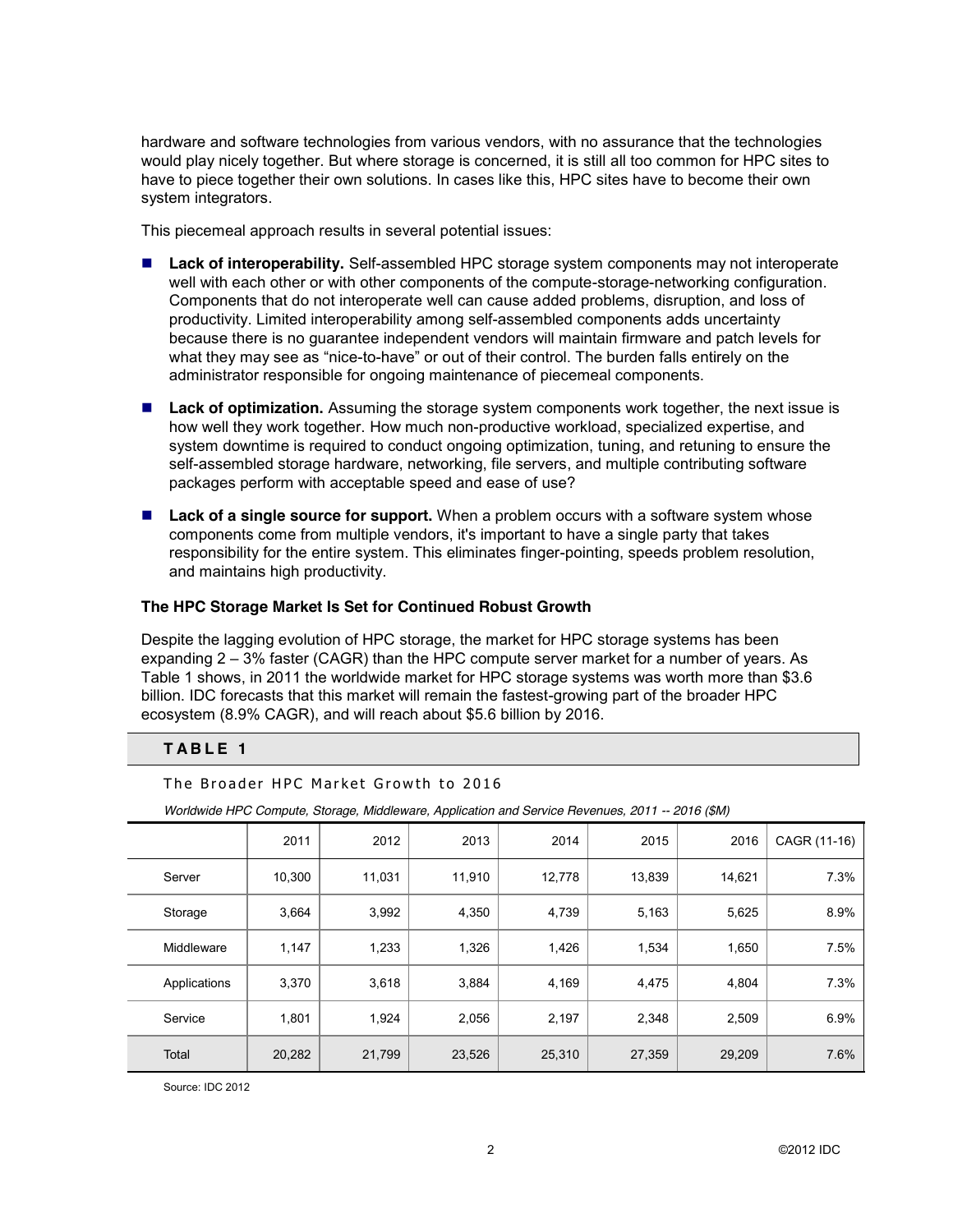#### **TABLE 1**

#### The Broader HPC Market Growth to 2016

*Worldwide HPC Compute, Storage, Middleware, Application and Service Revenues, 2011 -- 2016 (\$M)*

|  | 2011 | 2012 | 2013<br>$\sim$ $\sim$ | 2014 | 2015<br>____ | 2016 | <b>CAGR (11</b><br>1-16<br>____ |
|--|------|------|-----------------------|------|--------------|------|---------------------------------|
|--|------|------|-----------------------|------|--------------|------|---------------------------------|

## **Benefits**

Data-intensive computing has been an integral part of HPC and other large datacenter workloads for decades, but recent developments have dramatically raised the stakes for HPC storage systems.

The storage systems of today's largest HPC systems may reach capacities of 25 to 50PB, and may feature thousands or tens of thousands of disk drives. Even in more mainstream HPC and enterprise datacenters, storage systems today may include hundreds of drives, with capacities often doubling every 2 – 3 years.

Here are the major trends driving the need for highly productive, highly scalable HPC storage systems:

- **Supercomputers are increasingly recognized as powerful tools for scientific and industrial competitiveness.** Political leaders in the Americas, Europe, and Asia have proclaimed the importance of supercomputing for their economies, resulting in a global race to capture future high-end HPC leadership. In some cases, national and regional investments in supercomputerclass HPC systems, software, storage, and networking have already been substantially increased.
- **HPC can also boost productivity for budget-constrained mainstream user organizations.** In global studies by IDC, nearly all public- and private-sector organizations that have adopted HPC have said that it is indispensable for their ability to innovate and compete. HPC speeds scientific advances and enables companies to produce superior products in shorter timeframes.
- **HPC data processing and sustained I/O throughput are skyrocketing.** Supercomputers with more than 1 million cores will start to arrive later this year. Systems of this size continuously process torrents of data at unprecedented sustained levels for long periods of time, sometimes weeks or even months. Large data processing volumes are also seen in more mainstream HPC compute systems used for parametric modeling, stochastic modeling, and other purposes. In addition, data ingested into and processed by supercomputers from scientific instruments and sensor networks has also been skyrocketing. Finally, the global HPC community is exploring the efficacy of augmenting existing HPC processing approaches with new Big Data methods, such as Hadoop/MapReduce, graph analysis, semantic analysis, and knowledge discovery algorithms, in order to produce novel insights.

#### **The Best HPC Storage Systems Are Evolving to Exploit the Projected Market Growth**

Not surprisingly, forward-thinking vendors have been advancing their products to take advantage of HPC storage market trends, especially the rapid growth that has occurred in recent years and that is projected to continue. A growing number of HPC storage systems are, or will soon be, pre-integrated, pre-tested, production-oriented solutions that aim to address some or all of the following key requirements: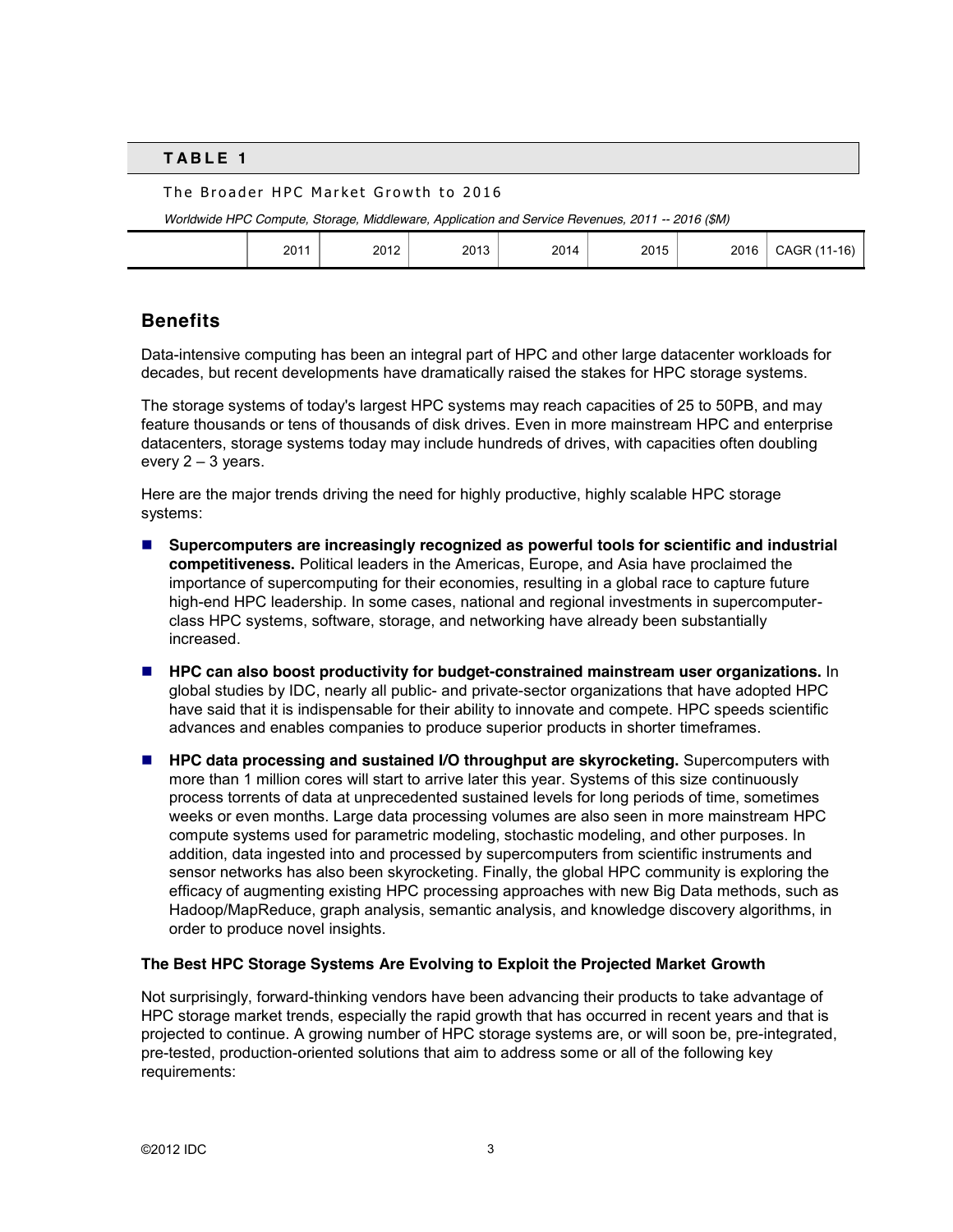- Cost-effective, efficient scalability to support even the largest compute systems and data volumes. For the storage system to scale well, all constituent hardware, software, and networking technologies must scale well, including the parallel file system
- Fast concurrent data access for large numbers of users, to support today's collaborative work styles
- $\blacksquare$  Strong resiliency to ensure high availability
- **High density to fit into users' limited power, cooling, floor space and rack space envelopes**
- **Efficient management, ideally via a single user interface**

## **Considering Intel and Xyratex**

Traditional approaches to developing HPC storage solutions involve the custom engineering of storage hardware and software to provide high performance. These approaches often involve implementing high-performance file systems such as Lustre in combination with "vanilla" hardware storage infrastructures using heterogeneous nodes. These custom installations of HPC file systems typically require labor-intensive installation, management tuning, maintenance, upgrading, and retuning cycles to attain stable performance.

Lustre has become the most prevalent parallel file system in the global HPC market. Lustre relies on an integrated infrastructure comprising storage clients, metadata servers, and object storage servers to pursue scalability with high performance. Lustre users have reported that while the Lustre file system architecture is designed to be highly scalable, achieving extreme scalability in practice requires an understanding of Lustre's complexity, along with considerable talent and expertise. In addition, Lustre maintenance and management require a high degree of involvement by system and storage managers.

Xyratex addresses the complexity challenge of Lustre with the ClusterStor series of storage appliances. Xyratex is a leading OEM provider of data storage solutions. The firm has been in business as a public company for over nine year (since 2004), and has a history dating back more than 25 years.

In 2011, Xyratex shipped over 4.1 exabytes of storage. Also in 2011, Xyratex was identified by IDC as the largest world-wide provider of data storage to OEMs. Xyratex solutions are designed to provide scalable, modular, easy-to-use features to the HPC storage landscape. The ClusterStor product family of scale-out HPC data storage solutions features a tightly integrated, distributed computing architecture. In contrast with traditional piecemeal, less-productive HPC storage solutions, Xyratex has integrated Lustre into storage appliances designed to operate as turnkey solutions. All the critical components of Lustre, including metadata servers, object storage servers, and object storage targets, are factory integrated and tested.

This software and hardware integration of core storage technologies facilitates "out-of-the-box," rapid deployment of the ClusterStor appliances. The integration of heterogeneous traditional nodes into one node results in a reduced footprint, along with lower cooling and infrastructure costs.

Xyratex is involved in some of the largest and most challenging storage deployments in the world, at least one of which aims to become the first to scale to 1 TB/second file system performance. Xyratex reports that its integrated ClusterStor architecture enables up to a 50% reduction in storage hardware, resulting in lower latencies, higher reliability, and reduced power and cooling costs.

The Xyratex ClusterStor product family includes two products: the ClusterStor 3000 and the ClusterStor 6000. Xyratex uses the Intel Xeon processor E5 family to power the ClusterStor 6000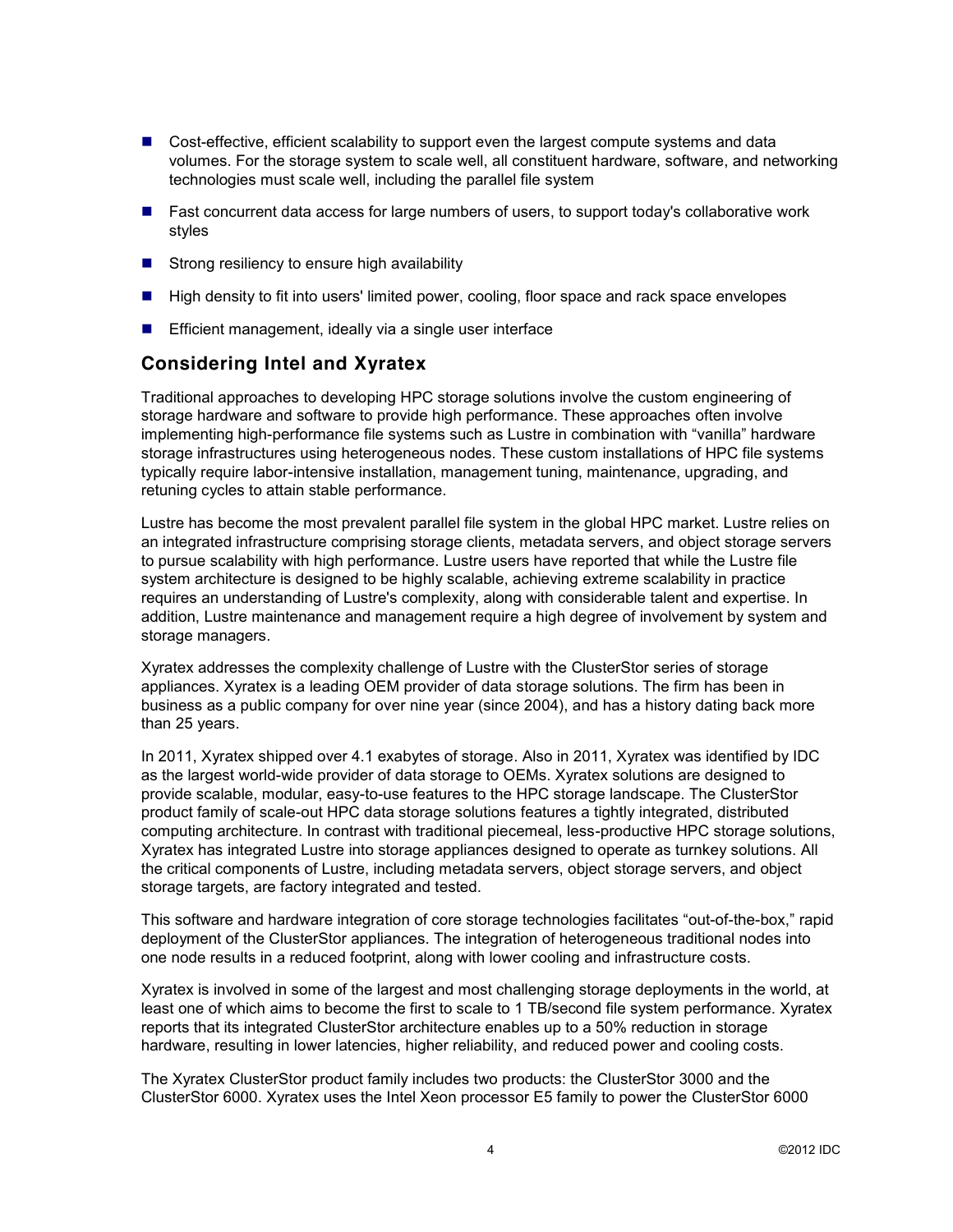infrastructure. The high-performance per-watt processing power, along with Intel Integrated I/O, network, security, and advanced storage features make the Intel Xeon processor product family a strong choice for storage and communications solutions, in addition to server and workstation usage. All of these attributes map well onto the processing requirements of the Xyratex ClusterStor solution.

The ClusterStor product family provides support for a variety of interconnects, including InfiniBand, and 10Gb Ethernet. The ClusterStor 6000 also supports FDR InfiniBand and 40Gb Ethernet.

Cray Inc. is using Xyratex' HPC data storage architectures as the basis for the Cray Sonexion storage system — a new family of integrated Lustre HPC data storage solutions, which provides HPC solutions to some of the top supercomputing and research facilities in the world.

The Cray Sonexion 1300 storage system will be a key part of the recently announced 11.5 petaflops "Blue Waters" supercomputer at the National Center for Supercomputing Applications at the University of Illinois. It is targeting more than one terabyte-per-second of aggregate bandwidth when fully installed in one of the largest-capacity storage subsystems in the world.

### *Opportunities and Challenges*

#### **Opportunities**

- Storage is the fastest-growing segment of the expanding worldwide HPC market, and is expected to be worth \$5.6 billion in 2016. Storage companies like Xyratex that are addressing key requirements of the HPC storage market, such as extremely scalable, modular, performanceoriented architectures, are well positioned to benefit from this projected growth.
- The rapid growth of data-intensive computing ("Big Data") requiring HPC resources could further accelerate the expansion of the HPC market. Intel and Xyratex should closely track the development of HPC Big Data use cases with high growth potential. Candidate use cases exist in nearly all HPC verticals. Large-scale fraud/anomaly detection, outcomes-based medical diagnostics, and various genomics applications have been gaining market momentum recently.
- To the extent that OEMs and other partners permit, Intel and Xyratex should use marketing/public relations tactics to leverage their involvement in high-profile HPC storage deployments, such as NSF-NCSA's Blue Waters.

#### **Challenges**

- **Competition is heating up in the global HPC storage market. Aside from competitors whose** equipment carries their own brand names, contract manufacturers are active in HPC, and a growing number of HPC computer makers have been entering the HPC storage market. Fortunately, many of the computer makers are partnering with experienced storage vendors, and Intel and Xyratex have successfully aligned with a number of the important players.
- Both Intel and Xyratex's HPC customers are OEMs whose own brand appears on the equipment. This underscores the criticality to collaborate effectively across partner technology capabilities and leverage joint business process, quality, fulfillment, service, and support to fully tout significant wins for marketing and sales purposes.
- **HPC** is only one of the many markets for which Intel and Xyratex build compelling solutions. The HPC community expects vendors to make public, long-term commitments to this market. Intel and Xyratex need to continue to work closely with the industry to bring compelling solutions to the market that increase efficiencies without sacrificing performance.